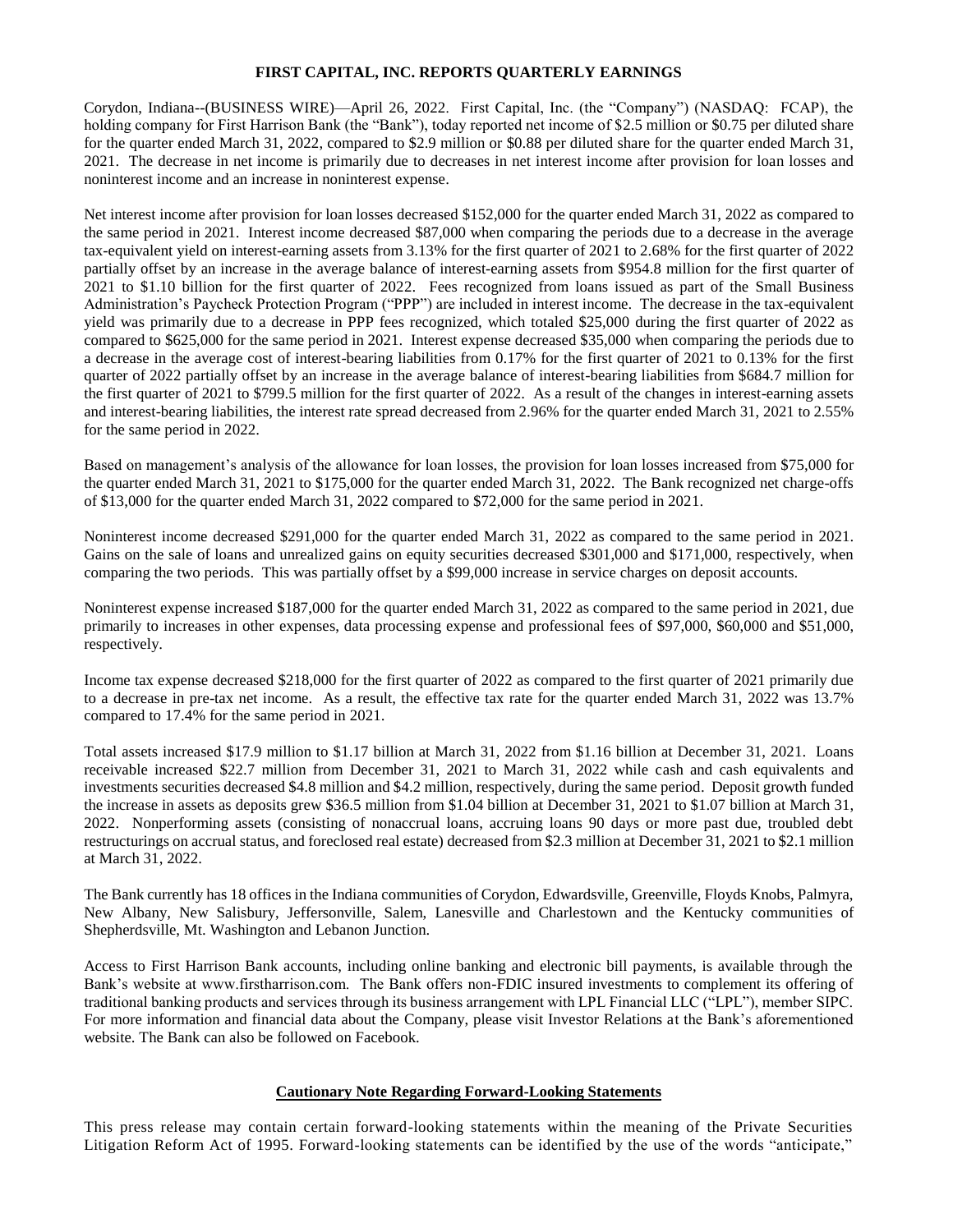"believe," "expect," "intend," "could" and "should," and other words of similar meaning. Forward -looking statements are not historical facts nor guarantees of future performance; rather, they are statements based on the Company's current beliefs, assumptions, and expectations regarding its business strategies and their intended results and its future performance.

Numerous risks and uncertainties could cause or contribute to the Company's actual results, performance and achievements to be materially different from those expressed or implied by these forward-looking statements. Factors that may cause or contribute to these differences include, without limitation, the severity, magnitude and duration of the COVID-19 pandemic, including impacts of the pandemic and of businesses' and governments' responses to the pandemic on our operations and personnel, and on commercial activity and demand across our and our customers' businesses, market, economic, operational, liquidity, credit and interest rate risks associated with the Company's business (including developments and volatility arising from the COVID-19 pandemic), general economic conditions, including changes in market interest rates and changes in monetary and fiscal policies of the federal government; competition; the ability of the Company to execute its business plan; legislative and regulatory changes; and other factors disclosed periodically in the Company's filings with the Securities and Exchange Commission.

Because of the risks and uncertainties inherent in forward-looking statements, readers are cautioned not to place undue reliance on them, whether included in this press release, the Company's r eports, or made elsewhere from time to time by the Company or on its behalf. These forward-looking statements are made only as of the date of this press release, and the Company assumes no obligation to update any forward-looking statements after the date of this press release.

Contact: Chris Frederick Chief Financial Officer 812-734-3464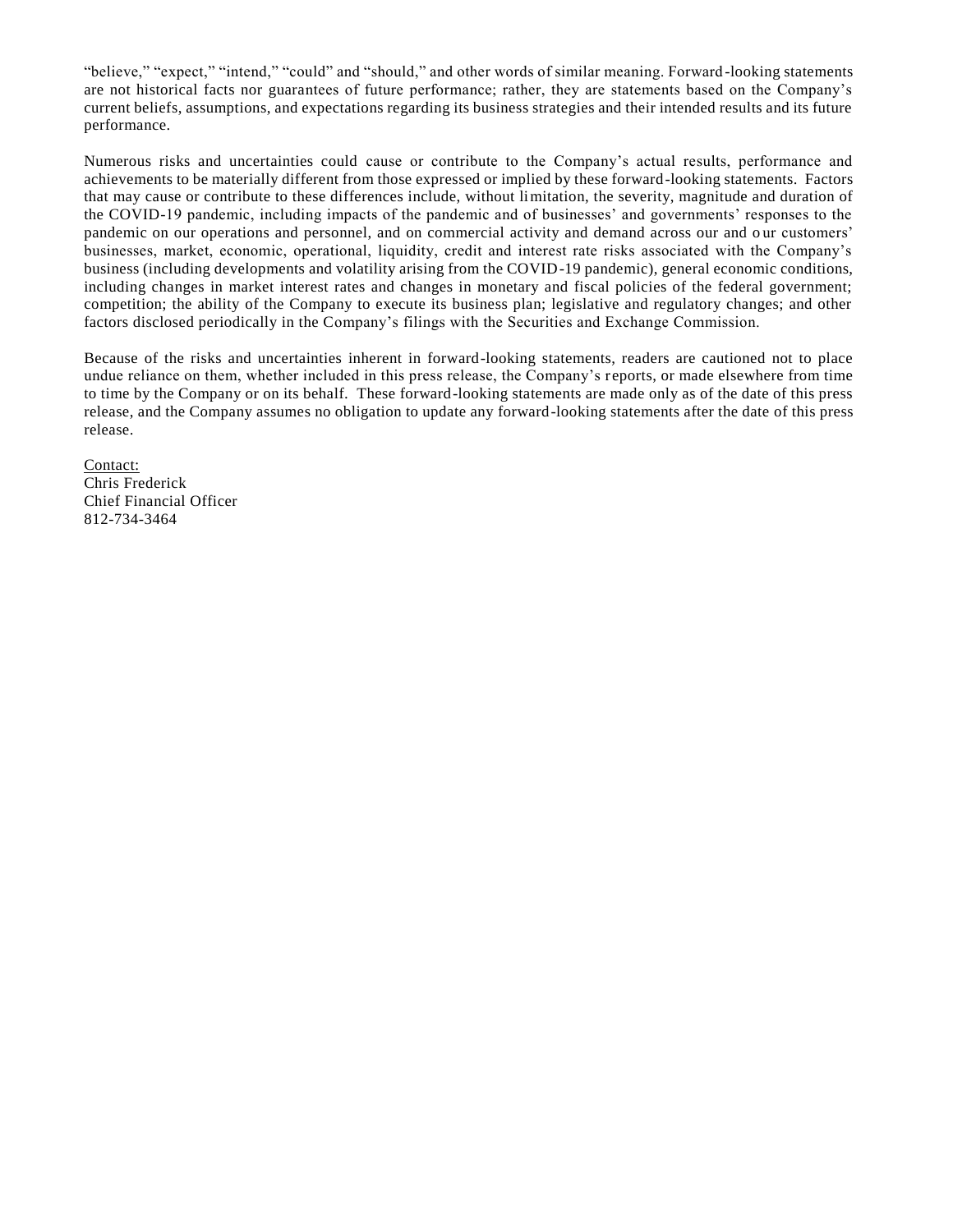## **FIRST CAPITAL, INC. AND SUBSIDIARY**

Consolidated Financial Highlights (Unaudited)

|                                                             | <b>Three Months Ended</b><br>March 31. |           |    |              |
|-------------------------------------------------------------|----------------------------------------|-----------|----|--------------|
| <b>OPERATING DATA</b>                                       |                                        | 2022      |    | 2021         |
| (Dollars in thousands, except per share data)               |                                        |           |    |              |
|                                                             |                                        |           |    |              |
| Total interest income                                       | \$                                     | 7,205     | \$ | 7,292        |
| Total interest expense                                      |                                        | 253       |    | 288          |
| Net interest income                                         |                                        | 6,952     |    | 7,004        |
| Provision for loan losses                                   |                                        | 175       |    | 75           |
| Net interest income after provision for loan losses         |                                        | 6,777     |    | 6,929        |
| Total non-interest income                                   |                                        | 2,147     |    | 2,438        |
|                                                             |                                        | 5,994     |    |              |
| Total non-interest expense<br>Income before income taxes    |                                        | 2,930     |    | 5,807        |
|                                                             |                                        | 400       |    | 3,560<br>618 |
| Income tax expense<br>Net income                            |                                        |           |    |              |
|                                                             |                                        | 2,530     |    | 2,942        |
| Less net income attributable to the noncontrolling interest |                                        | 3         |    | 3            |
| Net income attributable to First Capital, Inc.              | \$                                     | 2,527     | \$ | 2,939        |
| Net income per share attributable to                        |                                        |           |    |              |
| First Capital, Inc. common shareholders:                    |                                        |           |    |              |
| Basic                                                       | \$                                     | 0.75      | \$ | 0.88         |
|                                                             |                                        |           |    |              |
| Diluted                                                     | $\boldsymbol{\mathsf{S}}$              | 0.75      | \$ | 0.88         |
|                                                             |                                        |           |    |              |
| Weighted average common shares outstanding:<br>Basic        |                                        |           |    |              |
|                                                             |                                        | 3,350,745 |    | 3,342,492    |
| Diluted                                                     |                                        | 3,350,745 |    | 3,347,767    |
| OTHER FINANCIAL DATA                                        |                                        |           |    |              |
| Cash dividends per share                                    | \$                                     | 0.26      | \$ | 0.26         |
| Return on average assets (annualized) (1)                   |                                        | 0.88%     |    | 1.15%        |
| Return on average equity (annualized) (1)                   |                                        | 9.23%     |    | 10.59%       |
| Net interest margin (tax-equivalent basis)                  |                                        | 2.59%     |    | 3.01%        |
| Interest rate spread (tax-equivalent basis)                 |                                        | 2.55%     |    | 2.96%        |
| Net overhead expense as a percentage                        |                                        |           |    |              |
| of average assets (annualized) (1)                          |                                        | 2.08%     |    | 2.28%        |
|                                                             |                                        |           |    |              |
|                                                             |                                        | March 31, |    | December 31, |
| <b>BALANCE SHEET INFORMATION</b>                            |                                        | 2022      |    | 2021         |
| Cash and cash equivalents                                   | \$                                     | 167,690   | \$ | 172,509      |
| Interest-bearing time deposits                              |                                        | 4,588     |    | 4,839        |
| Investment securities                                       |                                        | 445,168   |    | 449,335      |
| Gross loans                                                 |                                        | 512,195   |    | 489,370      |
| Allowance for loan losses                                   |                                        | 6,245     |    | 6,083        |
| Earning assets                                              |                                        | 1,094,154 |    | 1,090,874    |
| Total assets                                                |                                        | 1,174,544 |    | 1,156,603    |
| Deposits                                                    |                                        | 1,072,079 |    | 1,035,562    |
| Stockholders' equity, net of noncontrolling interest        |                                        | 96,405    |    | 113,828      |
| Non-performing assets:                                      |                                        |           |    |              |
| Nonaccrual loans                                            |                                        | 1,099     |    | 1,327        |
| Accruing loans past due 90 days                             |                                        | 99        |    | 3            |
| Foreclosed real estate                                      |                                        |           |    | 36           |
| Troubled debt restructurings on accrual status              |                                        | 866       |    | 975          |
| Regulatory capital ratio (Bank only):                       |                                        |           |    |              |
| Community Bank Leverage Ratio (2)                           |                                        | 8.73%     |    | 8.84%        |
|                                                             |                                        |           |    |              |